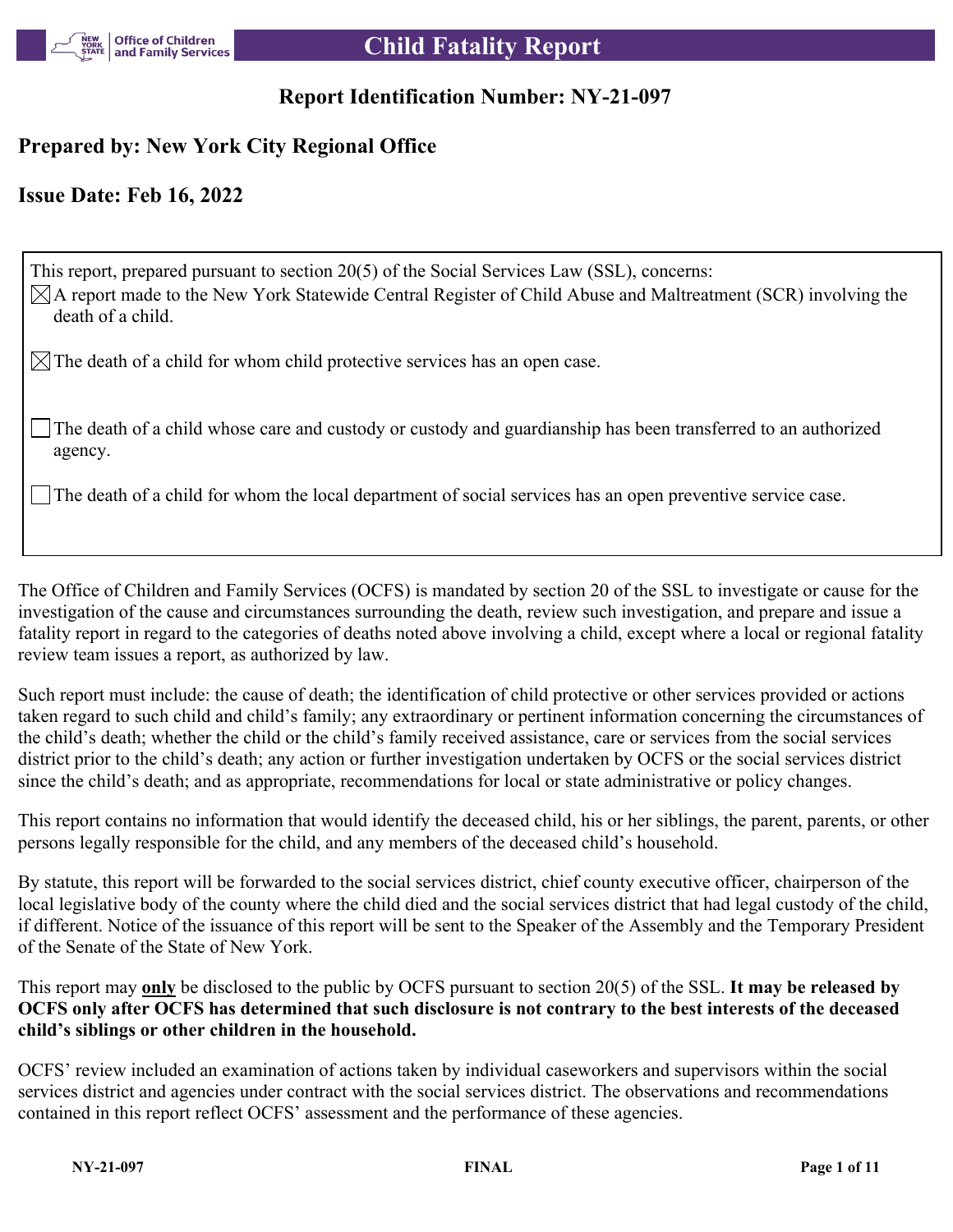

# **Abbreviations**

|                                                      | <b>Relationships</b>                                                  |                                       |
|------------------------------------------------------|-----------------------------------------------------------------------|---------------------------------------|
| <b>BM-Biological Mother</b>                          | <b>SM-Subject Mother</b>                                              | SC-Subject Child                      |
| <b>BF-Biological Father</b>                          | SF-Subject Father                                                     | OC-Other Child                        |
| MGM-Maternal Grand Mother                            | <b>MGF-Maternal Grand Father</b>                                      | FF-Foster Father                      |
| PGM-Paternal Grand Mother                            | PGF-Paternal Grand Father                                             | DCP-Day Care Provider                 |
| MGGM-Maternal Great Grand Mother                     | MGGF-Maternal Great Grand Father                                      | PGGF-Paternal Great Grand Father      |
| PGGM-Paternal Great Grand Mother                     | MA/MU-Maternal Aunt/Maternal Uncle PA/PU-Paternal Aunt/Paternal Uncle |                                       |
| <b>FM-Foster Mother</b>                              | <b>SS-Surviving Sibling</b>                                           | <b>PS-Parent Sub</b>                  |
| CH/CHN-Child/Children                                | <b>OA-Other Adult</b>                                                 |                                       |
|                                                      | Contacts                                                              |                                       |
| <b>LE-Law Enforcement</b>                            | <b>CW-Case Worker</b>                                                 | CP-Case Planner                       |
| Dr.-Doctor                                           | ME-Medical Examiner                                                   | <b>EMS-Emergency Medical Services</b> |
| DC-Day Care                                          | FD-Fire Department                                                    | <b>BM-Biological Mother</b>           |
| <b>CPS-Child Protective Services</b>                 |                                                                       |                                       |
|                                                      | <b>Allegations</b>                                                    |                                       |
| <b>FX-Fractures</b>                                  | <b>II-Internal Injuries</b>                                           | L/B/W-Lacerations/Bruises/Welts       |
| S/D/S-Swelling/Dislocation/Sprains                   | C/T/S-Choking/Twisting/Shaking                                        | B/S-Burns/Scalding                    |
| P/Nx-Poisoning/ Noxious Substance                    | <b>XCP-Excessive Corporal Punishment</b>                              | PD/AM-Parent's Drug Alcohol Misuse    |
| CD/A-Child's Drug/Alcohol Use                        | <b>LMC-Lack of Medical Care</b>                                       | <b>EdN-Educational Neglect</b>        |
| <b>EN-Emotional Neglect</b>                          | <b>SA-Sexual Abuse</b>                                                | M/FTTH-Malnutrition/Failure-to-thrive |
| IF/C/S-Inadequate Food/ Clothing/<br>Shelter         | <b>IG-Inadequate Guardianship</b>                                     | LS-Lack of Supervision                |
| Ab-Abandonment                                       | OTH/COI-Other                                                         |                                       |
|                                                      | <b>Miscellaneous</b>                                                  |                                       |
| <b>IND-Indicated</b>                                 | UNF-Unfounded                                                         | SO-Sexual Offender                    |
| Sub-Substantiated                                    | Unsub-Unsubstantiated                                                 | <b>DV-Domestic Violence</b>           |
| LDSS-Local Department of Social                      | <b>ACS-Administration for Children's</b>                              | NYPD-New York City Police             |
| Service                                              | Services                                                              | Department                            |
| PPRS-Purchased Preventive<br>Rehabilitative Services | TANF-Temporary Assistance to Needy<br>Families                        | FC-Foster Care                        |
| MH-Mental Health                                     | <b>ER-Emergency Room</b>                                              | <b>COS-Court Ordered Services</b>     |
| <b>OP-Order of Protection</b>                        | <b>RAP-Risk Assessment Profile</b>                                    | FASP-Family Assessment Plan           |
| <b>FAR-Family Assessment Response</b>                | Hx-History                                                            | Tx-Treatment                          |
| <b>CAC-Child Advocacy Center</b>                     | PIP-Program Improvement Plan                                          | yo-year(s) old                        |
| <b>CPR-Cardiopulmonary Resuscitation</b>             | ASTO-Allowing Sex Abuse to Occur                                      |                                       |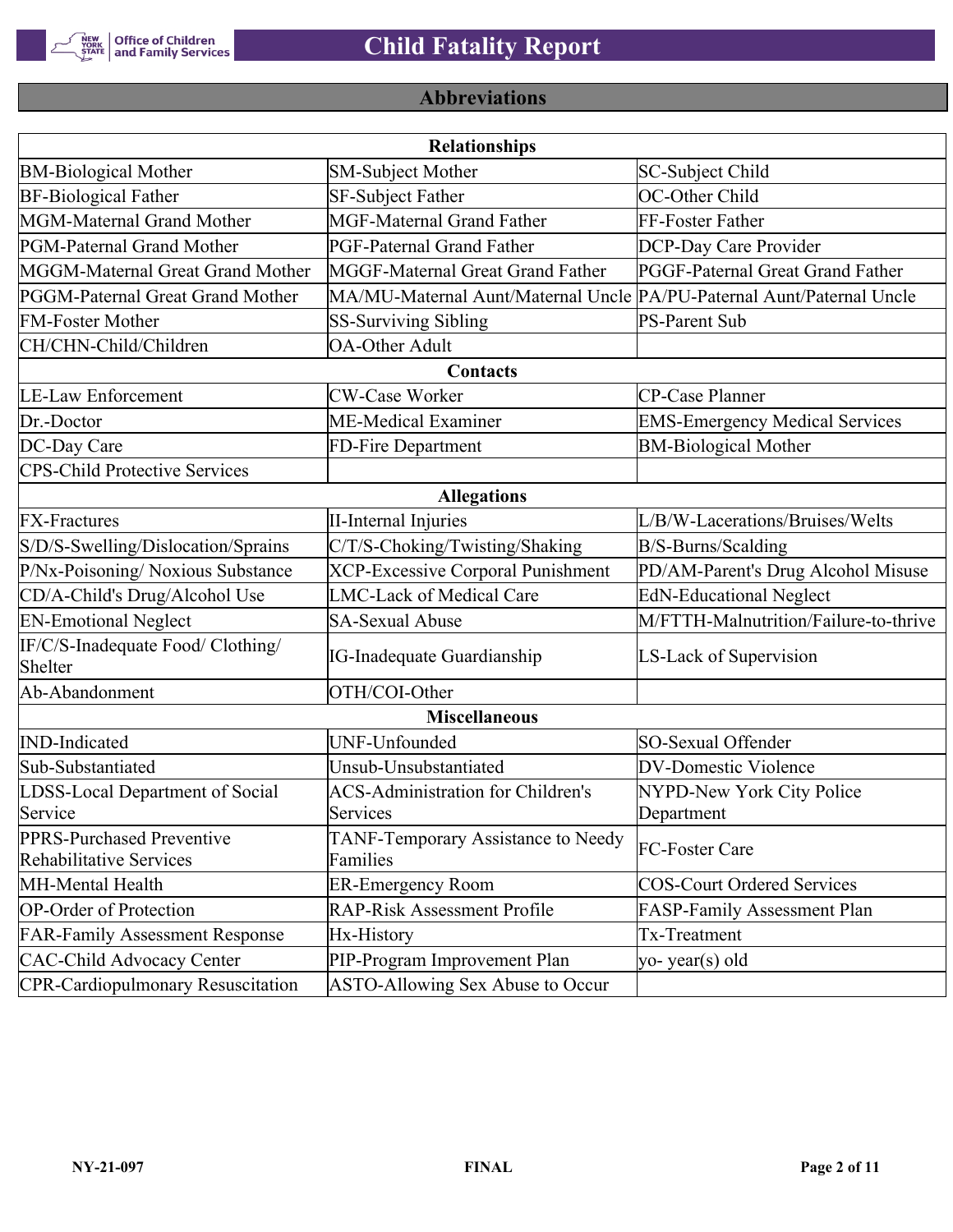

## **Case Information**

**Report Type:** Child Deceased **Jurisdiction:** Queens **Date of Death:** 08/29/2021

**Age:** 11 month(s) **Gender:** Female **Initial Date OCFS Notified:** 08/30/2021

#### **Presenting Information**

The 8/30/21 SCR report alleged on 8/27/21, the aunt was caring for her 3-yo child and the subject child. The aunt fed the children breakfast that morning and then placed them in the bathtub together to bathe them. The aunt filled the bathtub with water and then left the children without adult supervision while she went to get towels. The aunt left the children unattended for a unknown length of time during which the subject child was found floating in the tub. The aunt took the subject child out of the tub, patted her on the back and then called 911. The aunt felt 911 was asking to many questions and made the decision to take the subject child to the hospital. The subject child was later transported to another medical facility that same day. The subject child was pronounced dead at 12:22 AM on 8/29/21. The report alleged the aunt's lack of adequate supervision resulted in the subject child's death. The BM had an unknown role.

#### **Executive Summary**

The 11-month-old female subject child died on 8/29/21. As of 2/16/22, NYCRO had not received a copy of the ME's report.

At the time of the SC's death, the subject child resided with her mother, 3-yo cousin, maternal aunt, a 17-yo maternal uncle, a paternal uncle of the 3-yochild, and the father of the 3-yo. The father of the SC resided outside the US. There were no surviving siblings.

ACS learned that on 8/27/21, the mother went to work and left the subject child and her 3-yo cousin with the maternal aunt. After the children ate breakfast, the aunt placed a plastic bathmat and toys in the tub, and filled the tub for the children's bath. While the children were in the tub, the aunt went to get towels. Shortly thereafter she heard her 3-yo yell for her and she ran to the bathroom. When the aunt entered the bathroom she saw the subject child face up with her hands in fists and there was food in her mouth. The aunt grabbed both children and placed the 3-yo on the floor. The aunt attempted CPR then called 911 at 11:53AM. The aunt said the operator was asking too many questions so she hung up, called her aunt to alert her to the situation, then ran from the home with the subject child. The aunt, in haste, left her 3-yo daughter alone in the home and ran to the hospital. Upon arrival at the hospital, the subject child was immediately admitted. The child remained hospitalized until her death on 8/29/21.

On 8/31/21, a Child Safety Conference was held. ACS discussed with the adults the dangers of bathing children and leaving them unsupervised for any amount of time. The aunt expressed her willingness to participate in services and was referred for child-parent psychotherapy, play therapy, coping and parenting skills training. On 9/10/21, ACS provided the mother with information for bereavement counseling.

As of 2/16/22, ACS had not made a determination on the case.

## **Findings Related to the CPS Investigation of the Fatality**

**Safety Assessment:**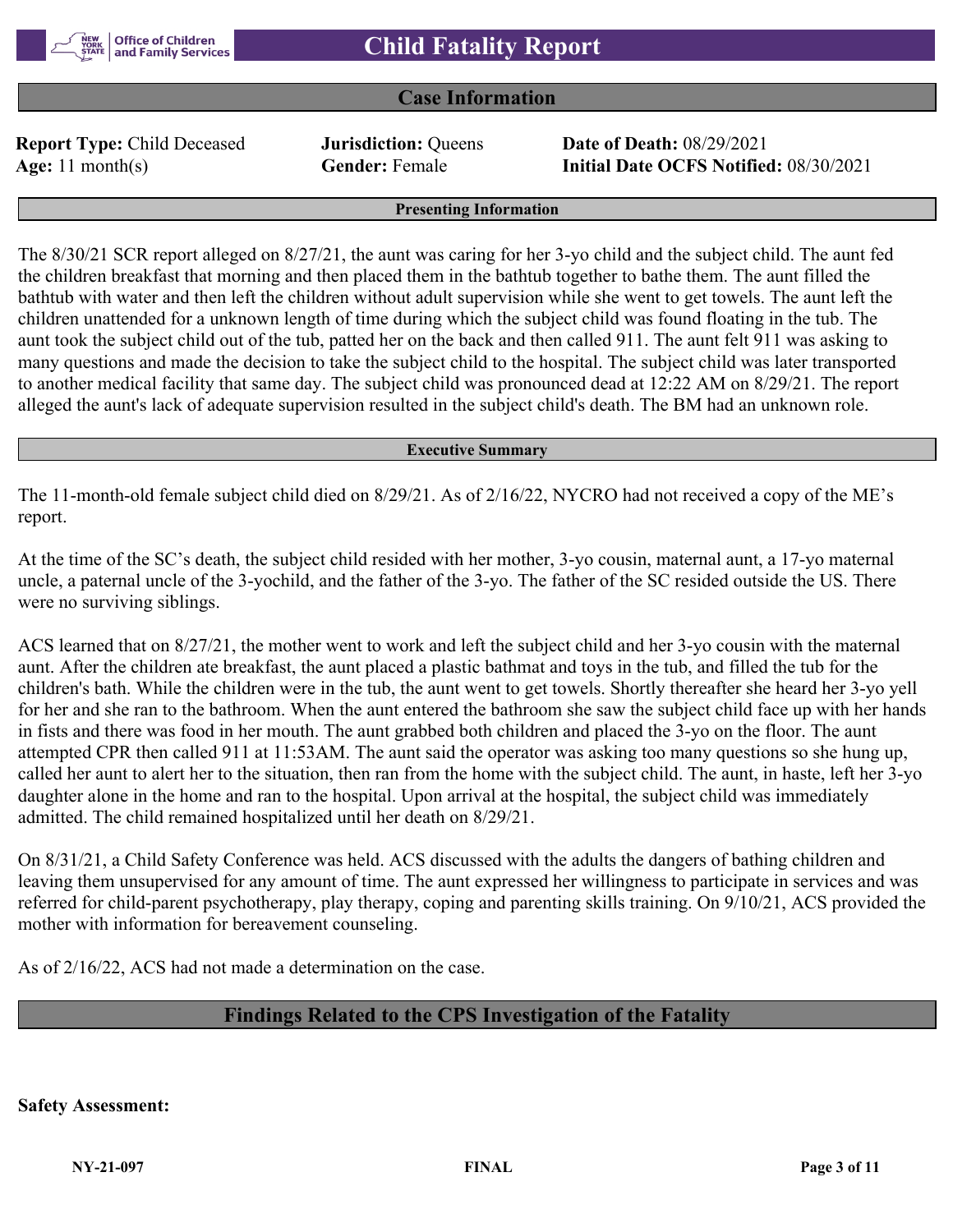**Was sufficient information gathered to make the decision recorded on the:**

Office of Children<br>| and Family Services

NEW<br>YORK<br>STATE

| <b>O</b> Approved Initial Safety Assessment?                                                                                                                                                             | Yes                                                         |
|----------------------------------------------------------------------------------------------------------------------------------------------------------------------------------------------------------|-------------------------------------------------------------|
| Safety assessment due at the time of determination?<br>$\circ$                                                                                                                                           | N/A                                                         |
| Was the safety decision on the approved Initial Safety Assessment Yes<br>appropriate?                                                                                                                    |                                                             |
| Determination:                                                                                                                                                                                           |                                                             |
| Was sufficient information gathered to make determination(s) for The CPS report had not yet been<br>$\bullet$<br>all allegations as well as any others identified in the course of the<br>investigation? | determined at the time this Fatality report<br>was written. |
| Was the determination made by the district to unfound or<br>indicate appropriate?                                                                                                                        | N/A                                                         |
| Explain:                                                                                                                                                                                                 |                                                             |
| The CPS report had not yet been determined at the time this fatality report was written.                                                                                                                 |                                                             |
| Was the decision to close the case appropriate?                                                                                                                                                          | N/A                                                         |
| Was casework activity commensurate with appropriate and relevant<br>statutory or regulatory requirements?                                                                                                | Yes                                                         |

**Was there sufficient documentation of supervisory consultation?** Yes, the case record has detail of the consultation.

### **Explain:**

The level of casework activity was appropriate.

## **Required Actions Related to the Fatality**

Are there Required Actions related to the compliance issue(s)?  $\Box$  Yes  $\Box$  No

# **Fatality-Related Information and Investigative Activities**

| <b>Incident Information</b>                                            |                         |                    |  |
|------------------------------------------------------------------------|-------------------------|--------------------|--|
| <b>Date of Death: 08/29/2021</b>                                       | Time of Death: 12:22 AM |                    |  |
| Date of fatal incident, if different than date of death:               |                         | 08/27/2021         |  |
| Time of fatal incident, if different than time of death:               |                         | $11:53 \text{ AM}$ |  |
| County where fatality incident occurred:                               |                         | Queens             |  |
| Was 911 or local emergency number called?                              |                         | <b>Yes</b>         |  |
| <b>Time of Call:</b>                                                   |                         | $11:53$ AM         |  |
| Did EMS respond to the scene?                                          |                         | Unknown            |  |
| At time of incident leading to death, had child used alcohol or drugs? |                         | N/A                |  |
| NY-21-097                                                              | <b>FINAL</b>            | Page 4 of 11       |  |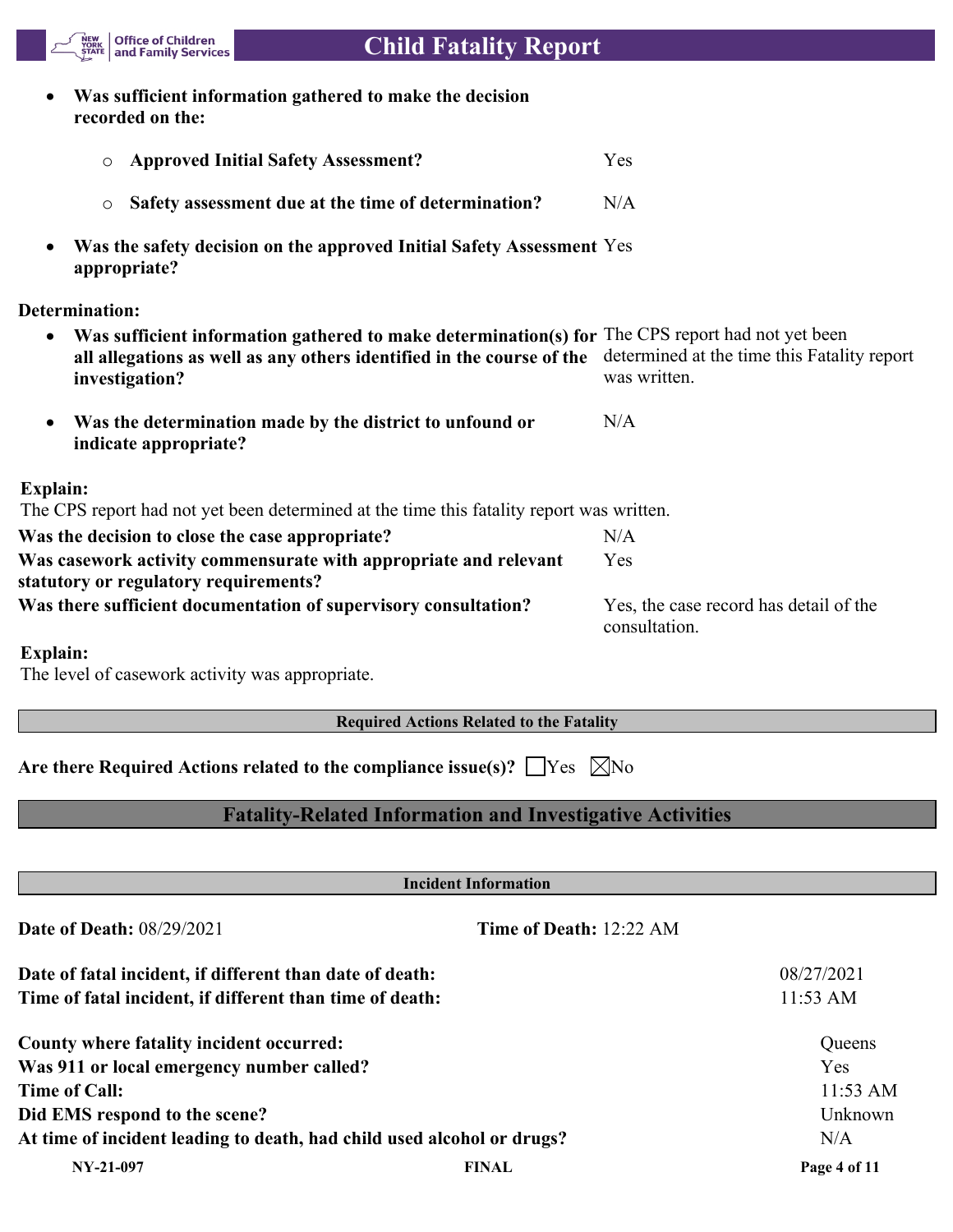

## **Child's activity at time of incident:**

| $\Box$ Sleeping | Working        |  |
|-----------------|----------------|--|
| $\vert$ Playing | $\perp$ Eating |  |

|                   | Driving / Vehicle occupant |
|-------------------|----------------------------|
| $\exists$ Unknown |                            |

 $\boxtimes$  Other: Bathing.

**Did child have supervision at time of incident leading to death?** No - Not needed given developmental age or circumstances

**Total number of deaths at incident event:**

**Children ages 0-18:** 1

**Adults:** 0

| <b>Household Composition at time of Fatality</b> |  |
|--------------------------------------------------|--|
|                                                  |  |

| Household                  | Relationship                         | Role                | Gender | Age                     |
|----------------------------|--------------------------------------|---------------------|--------|-------------------------|
| Deceased Child's Household | Aunt/Uncle                           | Alleged Perpetrator | Female | $24$ Year(s)            |
| Deceased Child's Household | Aunt/Uncle                           | No Role             | Male   | $28$ Year(s)            |
| Deceased Child's Household | Aunt/Uncle                           | No Role             | Male   | $17$ Year(s)            |
| Deceased Child's Household | Deceased Child                       | Alleged Victim      | Female | $ 11 \text{ Month}(s) $ |
| Deceased Child's Household | Mother                               | No Role             | Female | $19$ Year(s)            |
| Deceased Child's Household | Other Adult - Paternal Uncle of 3-yo | No Role             | Male   | 22                      |
| Deceased Child's Household | Other Child - cousin                 | Alleged Victim      | Female | $3$ Year(s)             |

### **LDSS Response**

On 8/30/21, ACS visited the case address and interviewed the BM who said she was at work at the time of the incident. The BM said the MA apologized and told her the SC ate and played with the 3-yo in the tub and while she went to get towels the incident occurred. The MA attempted CPR then ran to the hospital with the SC because the 911-operator was asking too many questions which she felt was taking too long. The BM said she understood that what occurred was an accident and explained she sometimes left the children alone for five minutes to get towels but would drain the water before leaving them.

On 8/30/21, the MA led ACS to the bathroom and informed the water in the bathtub was about halfway up the side of the tub when she bathed the children. The MA said she normally bathed the SC in the sink when the 3-yo did not want to take a bath. The SC's baths were typically quick, to wash her head and face. She never left the SC alone in the sink when she bathed her as it was more dangerous due to the sink was elevated.

On 8/30/21, the 17-yo MU said the MA informed him of what had occurred with the SC. He said the MA told him while bathing the SC and 3-yo, she left them unattended to get towels and the SC drowned. The 17-yo said he recognized it was an accident. The 17-yo MU declined therapy.

On 9/1/21, a forensic interview of the 3-yo occurred at the CAC. The 3-yo did not disclose any information. The previously implemented safety plan remained in place.

The documentation reflected that the doctors who treated the SC at both medical facilities expressed that the death was an accident caused by the SC drowning in the tub.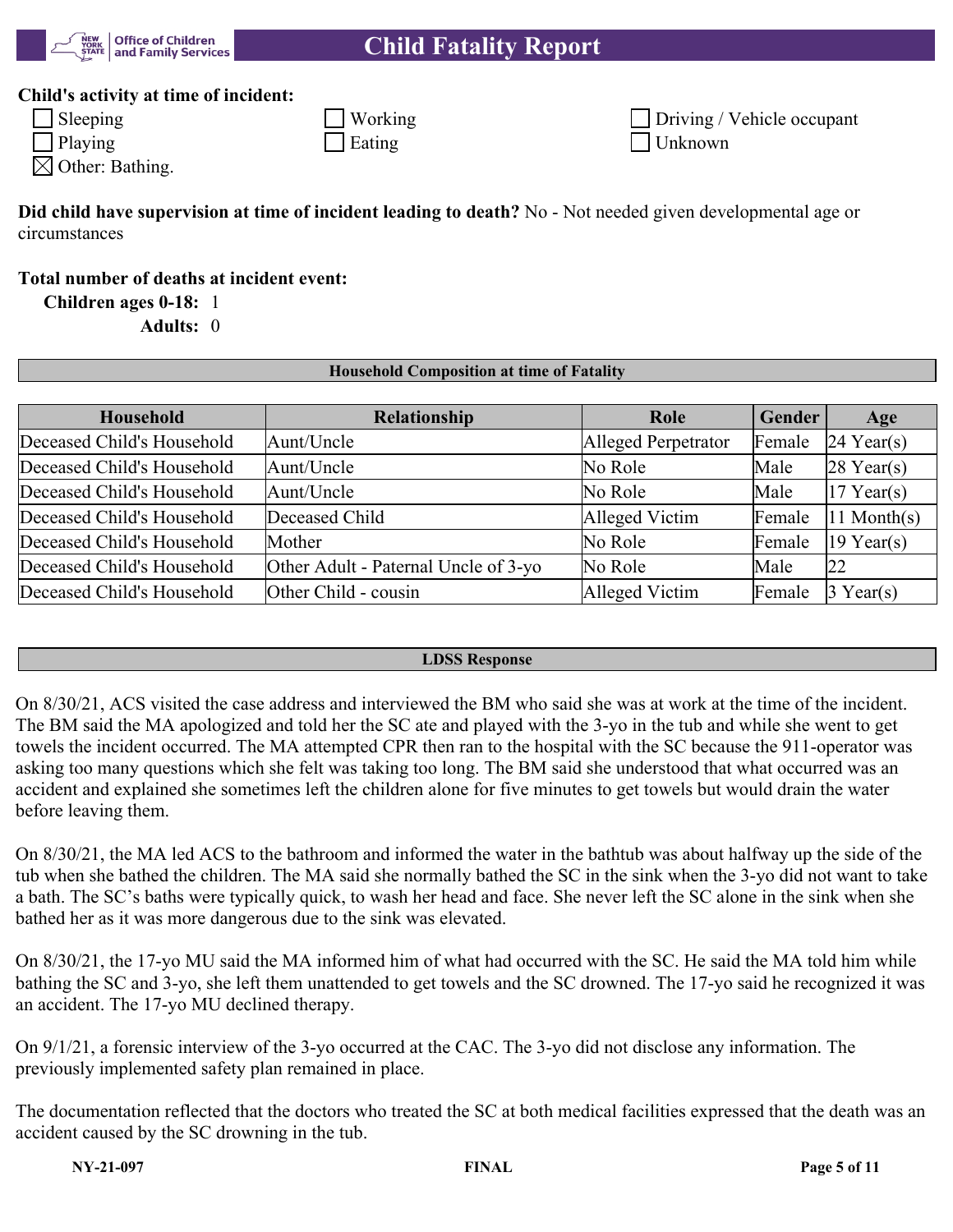

On 9/2/21, the family was introduced to the Early Engagement Program at a service provider agency The MA and MU agreed to services which worked with both the CH and parent.

On 9/15/21, ACS arranged for financial assistance for the child's funeral.

On 9/29/21, LE reported they had conferred with the Assistant District Attorney and decided there was no indication of criminality or abuse and ruled the incident accidental. LE informed that on 9/8/21, during a walk-through of the residence, reenactment occurred with the ME. The finding of accidental injury and death was confirmed after the reenactment.

On 12/29/21, the CW said the family was doing well in services. They were utilizing play therapy with the 3-yo.

ACS had not yet made a determination on this case at the time this report was written.

**Official Manner and Cause of Death**

**Official Manner:** Pending **Primary Cause of Death:** Pending **Person Declaring Official Manner and Cause of Death:** Medical Examiner

**Multidisciplinary Investigation/Review**

## **Was the fatality investigation conducted by a Multidisciplinary Team (MDT)?**Yes

**Was the fatality referred to an OCFS approved Child Fatality Review Team?**No

**Comments:** There is no OCFS approved Child Fatality Review Team in NYC.

### **SCR Fatality Report Summary**

| <b>Alleged Victim(s)</b>                                     | <b>Alleged Perpetrator(s)</b>                        | Allegation(s)              | <b>Allegation</b><br>Outcome |
|--------------------------------------------------------------|------------------------------------------------------|----------------------------|------------------------------|
| 059521 - Deceased Child, Female, 11<br>Mons                  | $ 059522 - \text{Aunt/Uncle},$ Female, 24<br>Year(s) | Inadequate<br>Guardianship | Pending                      |
| 059521 - Deceased Child, Female, 11<br>Mons                  | 059522 - Aunt/Uncle, Female, 24<br>Year(s)           | Lack of Supervision        | Pending                      |
| 059521 - Deceased Child, Female, 11<br>Mons                  | 059522 - Aunt/Uncle, Female, 24<br>Year(s)           | DOA / Fatality             | Pending                      |
| 059523 - Other Child - cousin, Female, 3<br>$\text{Year}(s)$ | 059522 - Aunt/Uncle, Female, 24<br>Year(s)           | Inadequate<br>Guardianship | Pending                      |
| 059523 - Other Child - cousin, Female, 3<br>$\text{Year}(s)$ | 059522 - Aunt/Uncle, Female, 24<br>Year(s)           | Lack of Supervision        | Pending                      |

### **CPS Fatality Casework/Investigative Activities**

|                        | Yes | N <sub>0</sub> | N/A | <b>Unable to</b><br><b>Determine</b> |
|------------------------|-----|----------------|-----|--------------------------------------|
| All children observed? | ╰   |                |     |                                      |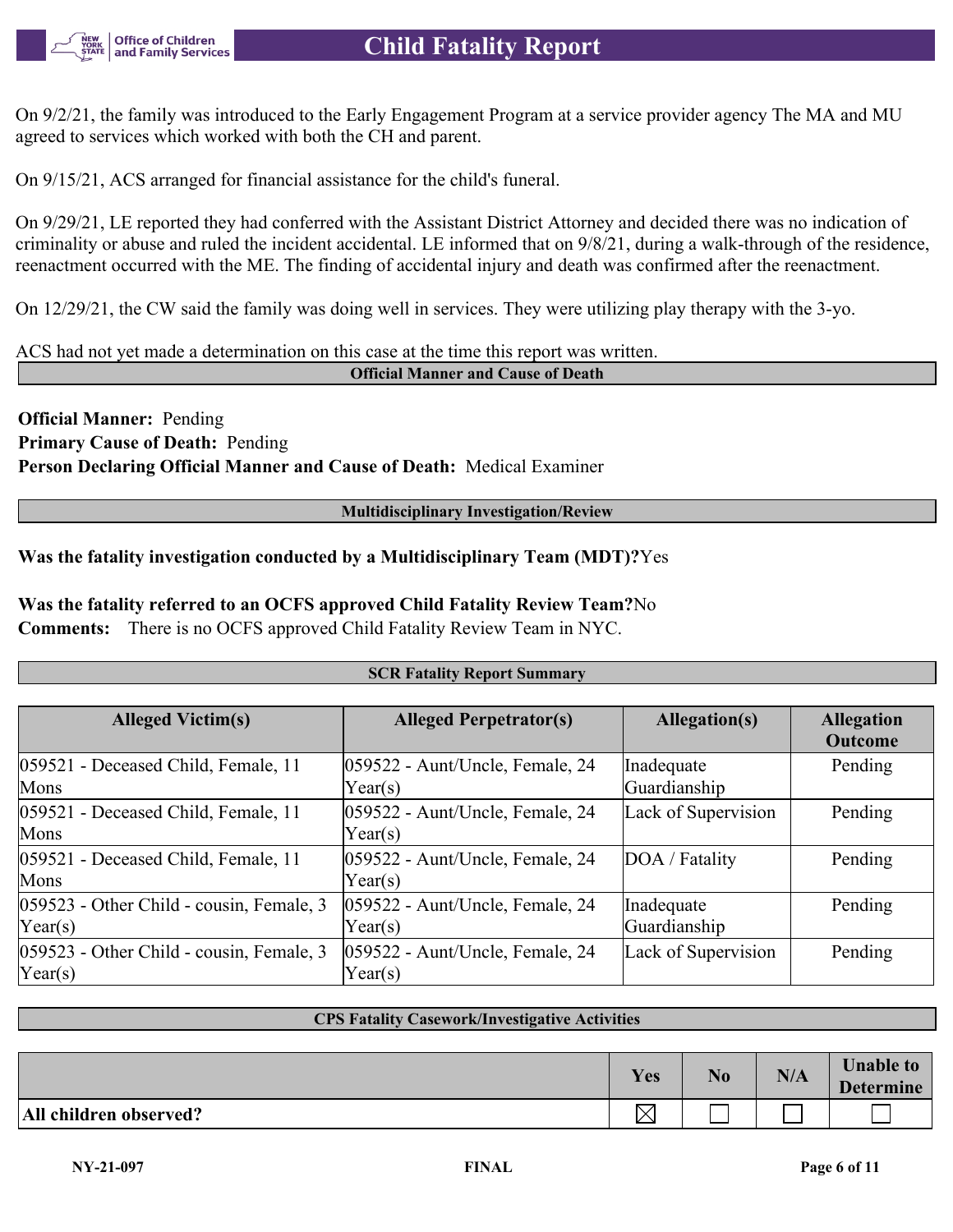| When appropriate, children were interviewed?                                                                                                                              | $\times$    |  |  |
|---------------------------------------------------------------------------------------------------------------------------------------------------------------------------|-------------|--|--|
| Alleged subject(s) interviewed face-to-face?                                                                                                                              | $\times$    |  |  |
| All 'other persons named' interviewed face-to-face?                                                                                                                       | $\boxtimes$ |  |  |
| Contact with source?                                                                                                                                                      | $\boxtimes$ |  |  |
| All appropriate Collaterals contacted?                                                                                                                                    | $\boxtimes$ |  |  |
| Was a death-scene investigation performed?                                                                                                                                | $\boxtimes$ |  |  |
| Was there discussion with all parties (youth, other household members,<br>and staff) who were present that day (if nonverbal, observation and<br>comments in case notes)? |             |  |  |
| Coordination of investigation with law enforcement?                                                                                                                       | $\boxtimes$ |  |  |
| Was there timely entry of progress notes and other required<br>documentation?                                                                                             |             |  |  |

# **Fatality Safety Assessment Activities**

|                                                                                                                                                 | Yes         | No          | N/A | <b>Unable to</b><br><b>Determine</b> |
|-------------------------------------------------------------------------------------------------------------------------------------------------|-------------|-------------|-----|--------------------------------------|
| Were there any surviving siblings or other children in the household?                                                                           | $\boxtimes$ |             |     |                                      |
| Was there an adequate assessment of impending or immediate danger to surviving siblings/other children in the<br>household named in the report: |             |             |     |                                      |
| Within 24 hours?                                                                                                                                | $\boxtimes$ |             |     |                                      |
| At 7 days?                                                                                                                                      | $\boxtimes$ |             |     |                                      |
| At 30 days?                                                                                                                                     | $\boxtimes$ |             |     |                                      |
| Was there an approved Initial Safety Assessment for all surviving<br>siblings/ other children in the household within 24 hours?                 | $\boxtimes$ |             |     |                                      |
| Are there any safety issues that need to be referred back to the local<br>district?                                                             |             | $\boxtimes$ |     |                                      |
|                                                                                                                                                 |             |             |     |                                      |
| When safety factors were present that placed the surviving siblings/other                                                                       |             |             |     |                                      |

| When safety factors were present that placed the surviving siblings/other |  |             |  |
|---------------------------------------------------------------------------|--|-------------|--|
| children in the household in impending or immediate danger of serious     |  | $\boxtimes$ |  |
| harm, were the safety interventions, including parent/caretaker actions   |  |             |  |
| adequate?                                                                 |  |             |  |

## **Fatality Risk Assessment / Risk Assessment Profile**

|                                                                                                                                                             | Yes         | No | N/A | <b>Unable to</b><br><b>Determine</b> |
|-------------------------------------------------------------------------------------------------------------------------------------------------------------|-------------|----|-----|--------------------------------------|
| Was the risk assessment/RAP adequate in this case?                                                                                                          | 'Xı         |    |     |                                      |
| During the course of the investigation, was sufficient information<br>gathered to assess risk to all surviving siblings/other children in the<br>household? | $\boxtimes$ |    |     |                                      |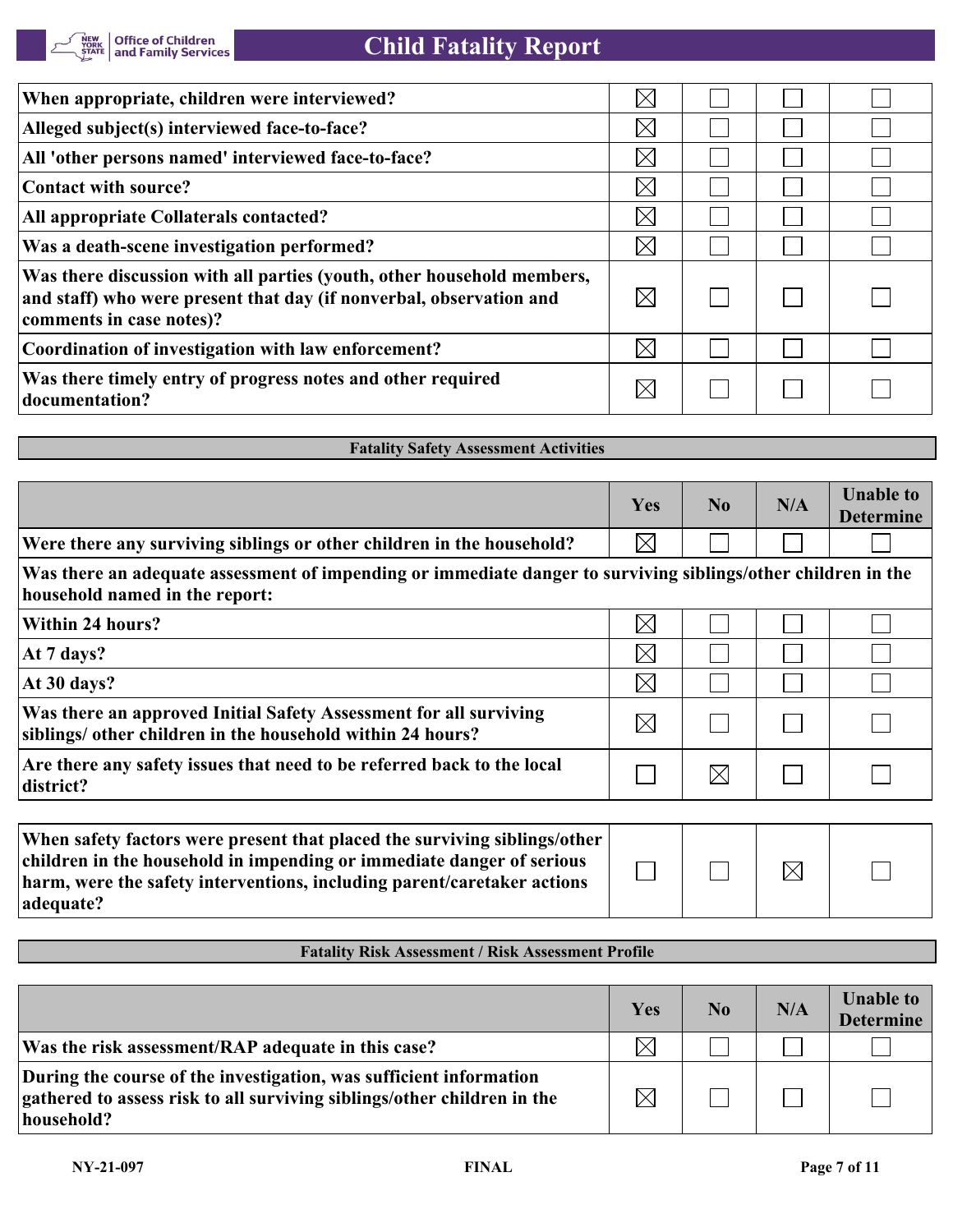

| Was there an adequate assessment of the family's need for services?                                                                           | $\times$ l |           |  |
|-----------------------------------------------------------------------------------------------------------------------------------------------|------------|-----------|--|
| Did the protective factors in this case require the LDSS to file a petition<br>in Family Court at any time during or after the investigation? |            | $\rtimes$ |  |
| Were appropriate/needed services offered in this case                                                                                         |            |           |  |
| <b>Explain:</b>                                                                                                                               |            |           |  |

On 8/31/21, ACS opened a service case.

### **Placement Activities in Response to the Fatality Investigation**

|                                                                                                                                                                                                       | Yes | $\bf No$ | N/A | <b>Unable to</b><br><b>Determine</b> |
|-------------------------------------------------------------------------------------------------------------------------------------------------------------------------------------------------------|-----|----------|-----|--------------------------------------|
| Did the safety factors in the case show the need for the surviving<br>siblings/other children in the household be removed or placed in foster<br>care at any time during this fatality investigation? |     |          |     |                                      |
| Were there surviving children in the household that were removed either<br>as a result of this fatality report / investigation or for reasons unrelated<br>to this fatality?                          |     |          |     |                                      |

### **Explain as necessary:**

The BM had no surviving children; however, there was a 3-yo cousin in the home. A safety plan was implemented with the father of the 3-yo child and the paternal uncle of the 3-yo child. The mother of the 3-yo child, was to be supervised with the 3-yo at all times, including bath time. Both the father of the 3-yo and the paternal uncle of the 3-yo agreed to the safety plan.

#### **Legal Activity Related to the Fatality**

**Was there legal activity as a result of the fatality investigation?** There was no legal activity.

### **Services Provided to the Family in Response to the Fatality**

| <b>Services</b>               | <b>Provided</b><br><b>After</b><br><b>Death</b> | Offered,<br>but<br><b>Refused</b> | Offered,<br><b>Unknown</b><br>if Used | <b>Not</b><br><b>Offered</b> | <b>Needed</b><br>but<br><b>Unavailable</b> | N/A         | <b>CDR</b><br><b>Lead to</b><br>Referral |
|-------------------------------|-------------------------------------------------|-----------------------------------|---------------------------------------|------------------------------|--------------------------------------------|-------------|------------------------------------------|
| <b>Bereavement counseling</b> |                                                 |                                   | $\boxtimes$                           |                              |                                            |             |                                          |
| <b>Economic support</b>       |                                                 |                                   |                                       |                              |                                            | $\boxtimes$ |                                          |
| <b>Funeral arrangements</b>   | $\boxtimes$                                     |                                   |                                       |                              |                                            |             |                                          |
| <b>Housing assistance</b>     |                                                 |                                   |                                       |                              |                                            | $\boxtimes$ |                                          |
| <b>Mental health services</b> |                                                 |                                   |                                       |                              |                                            | $\boxtimes$ |                                          |
| <b>Foster care</b>            |                                                 |                                   |                                       |                              |                                            | $\boxtimes$ |                                          |
| <b>Health care</b>            |                                                 |                                   |                                       |                              |                                            | $\boxtimes$ |                                          |
| <b>Legal services</b>         |                                                 |                                   |                                       |                              |                                            | $\boxtimes$ |                                          |
| <b>Family planning</b>        |                                                 |                                   |                                       |                              |                                            | $\times$    |                                          |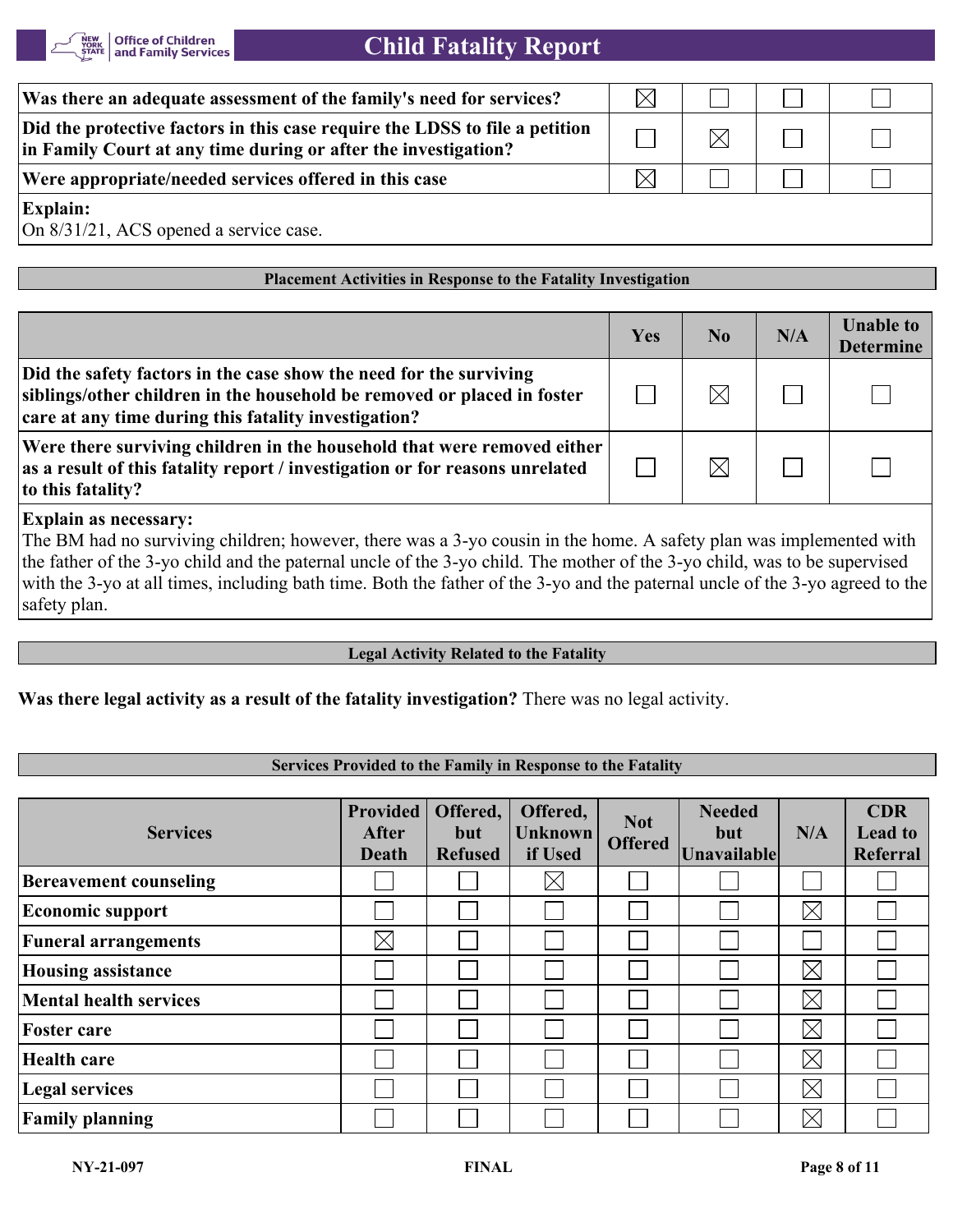

| <b>Homemaking Services</b>                                                                                                               |             |  |  |          |  | $\boxtimes$ |  |
|------------------------------------------------------------------------------------------------------------------------------------------|-------------|--|--|----------|--|-------------|--|
| <b>Parenting Skills</b>                                                                                                                  |             |  |  |          |  | $\boxtimes$ |  |
| Domestic Violence Services                                                                                                               |             |  |  |          |  | $\boxtimes$ |  |
| <b>Early Intervention</b>                                                                                                                |             |  |  |          |  | $\boxtimes$ |  |
| Alcohol/Substance abuse                                                                                                                  |             |  |  |          |  | $\boxtimes$ |  |
| Child Care                                                                                                                               |             |  |  | $\times$ |  |             |  |
| Intensive case management                                                                                                                |             |  |  |          |  | $\boxtimes$ |  |
| <b>Family or others as safety resources</b>                                                                                              | $\boxtimes$ |  |  |          |  |             |  |
| Other                                                                                                                                    | $\boxtimes$ |  |  |          |  |             |  |
| <b>Other, specify:</b> ACS delivered food and a bed                                                                                      |             |  |  |          |  |             |  |
| Additional information, if necessary:<br>On 9/2/21, the MA and MU agreed to the Early Engagement Program with a service provider agency. |             |  |  |          |  |             |  |

ACS delivered food and a bed for the family.

### **Were services provided to siblings or other children in the household to address any immediate needs and support their well-being in response to the fatality?** Yes **Explain:**

The service provider explained their program would work with the MA and the 3-yo child on child-parent psychotherapy, play therapy, coping skills, and parenting. The MA agreed to the program. ACS was attempting to obtain bereavement services for the BM. ACS provided the family with a bed.

## **Were services provided to parent(s) and other care givers to address any immediate needs related to the fatality?** Yes

**Explain:**

The MA was referred for child-parent psychotherapy, play therapy, coping skills, and parenting. The MA agreed to the program. ACS also provided food for the family.

# **History Prior to the Fatality**

| <b>Child Information</b>                                                             |                |
|--------------------------------------------------------------------------------------|----------------|
| Did the child have a history of alleged child abuse/maltreatment?                    | Yes            |
| Was the child ever placed outside of the home prior to the death?                    | N <sub>0</sub> |
| Were there any siblings ever placed outside of the home prior to this child's death? | N/A            |
| Was the child acutely ill during the two weeks before death?                         | No             |

## **Infants Under One Year Old**

## **During pregnancy, mother:**

Had medical complications / infections  $\Box$  Had heavy alcohol use

Misused over-the-counter or prescription drugs Smoked tobacco

Experienced domestic violence Used illicit drugs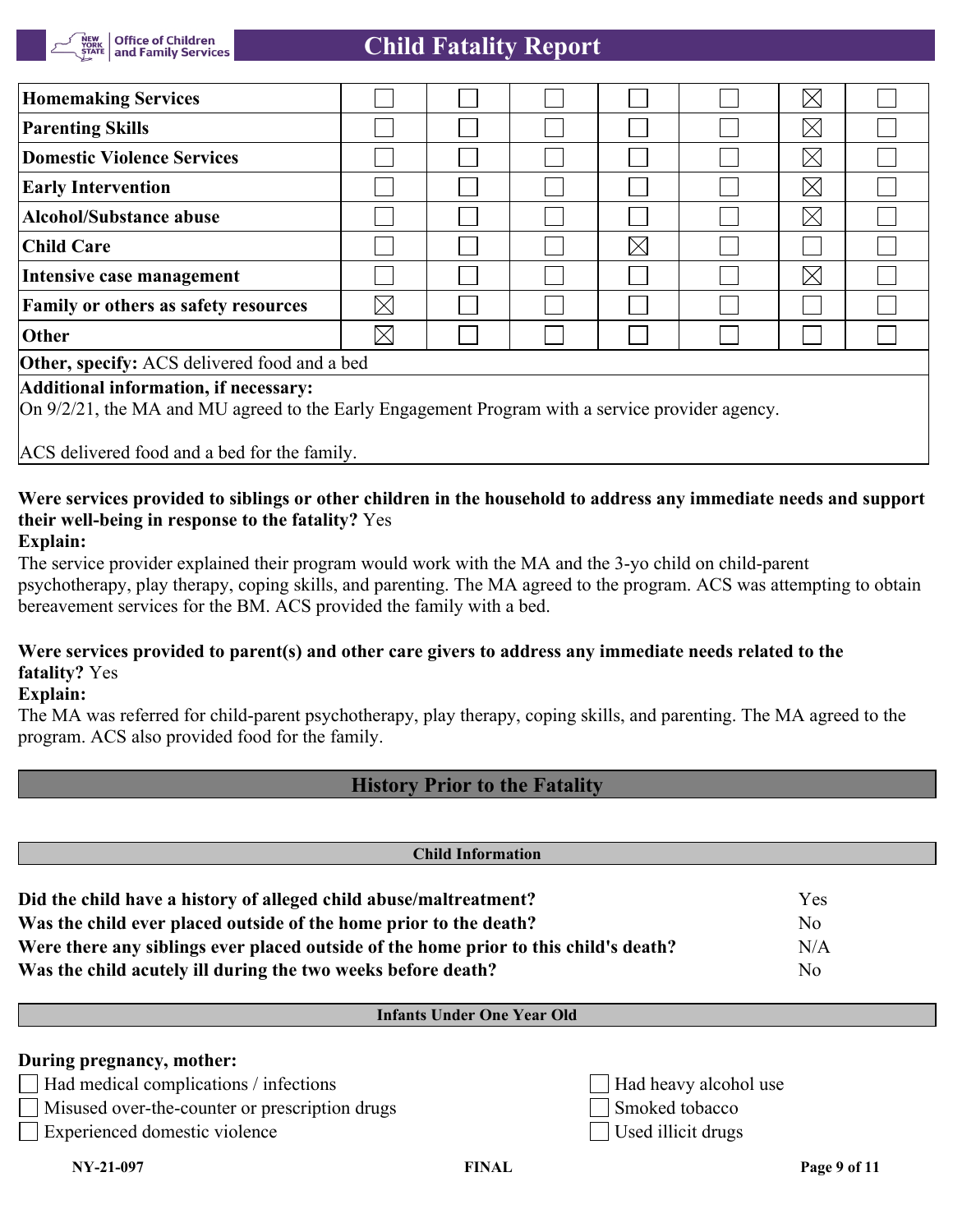$\boxtimes$  Was not noted in the case record to have any of the issues listed

# **Infant was born:**

Drug exposed and the state of the state of the Mith fetal alcohol effects or syndrome

 $\boxtimes$  With neither of the issues listed noted in case record

# **CPS - Investigative History Three Years Prior to the Fatality**

| Date of<br><b>SCR</b><br><b>Report</b> | <b>Alleged</b><br>Victim(s)              | <b>Alleged</b><br>Perpetrator(s) | <b>Allegation(s)</b>       | <b>Outcome</b> | <b>Allegation Compliance</b><br><b>Issue(s)</b> |
|----------------------------------------|------------------------------------------|----------------------------------|----------------------------|----------------|-------------------------------------------------|
| 08/27/2021                             | Deceased Child, Female, 11<br>Months     | Aunt/Uncle, Female, 24<br>Years  | Inadequate<br>Guardianship | Pending        | N <sub>o</sub>                                  |
|                                        | Deceased Child, Female, 11<br>Months     | Aunt/Uncle, Female, 24<br>Years  | Lack of Supervision        | Pending        |                                                 |
|                                        | Other Child - cousin, Female, 3<br>Years | Aunt/Uncle, Female, 24<br>Years  | Inadequate<br>Guardianship | Pending        |                                                 |
|                                        | Other Child - cousin, Female, 3<br>Years | Aunt/Uncle, Female, 24<br>Years  | Lack of Supervision        | Pending        |                                                 |

## **Report Summary:**

The 8/27/21 SCR report alleged the aunt was aware the 3-yo cousin and the subject child required a higher level of supervision. Despite this knowledge on  $8/27/21$ , the aunt was showering the children and for approximately five minutes, the aunt left the 3-yo and the subject child unsupervised in the bathtub to go get towels. When she returned, the aunt found the subject child floating face up. She was purple in color with food in her mouth. The aunt rushed the subject child to the nearest hospital which was approximately three blocks from the home. The child had a pulse but was not breathing.

**Report Determination:** Undetermined

## **OCFS Review Results:**

The report was initiated within the required time frames. Contact was made with the family and with the hospital where the child was taken for treatment. The appropriate notifications were provided. There was evidence of supervisory involvement and a safety plan was implemented to control the situation and protect the 3-yo child.

**Are there Required Actions related to the compliance issue(s)?**  $\Box$  **Yes**  $\Box$  **No** 

## **CPS - Investigative History More Than Three Years Prior to the Fatality**

There was no CPS investigative history more than three years prior to the fatality. **Known CPS History Outside of NYS**

There was no known CPS History outside of NYS.